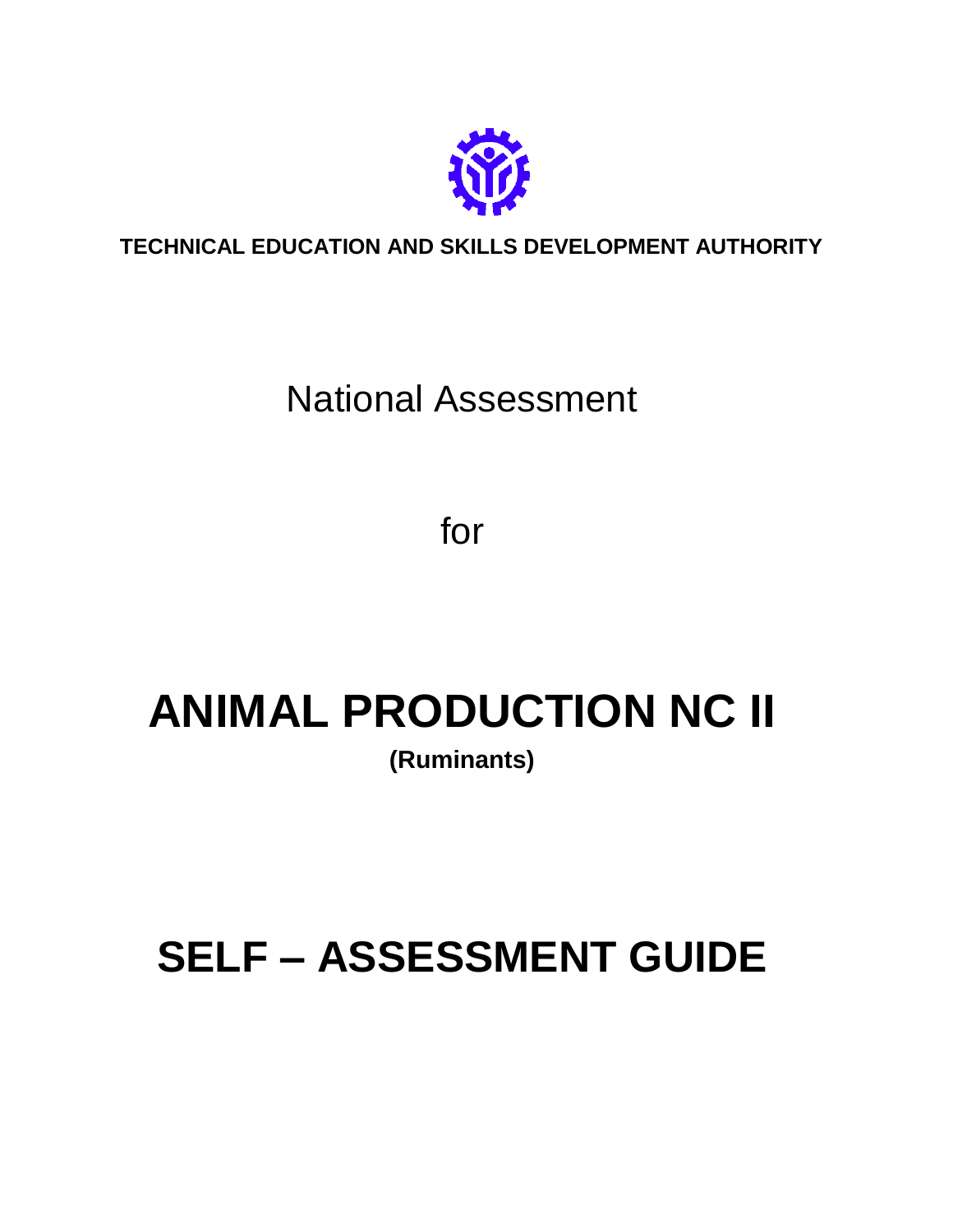| Reference No. |  |  |  |  |  |  |  |  |  |  |  |  |  |  |  |  |  |
|---------------|--|--|--|--|--|--|--|--|--|--|--|--|--|--|--|--|--|
|---------------|--|--|--|--|--|--|--|--|--|--|--|--|--|--|--|--|--|

| Qualification:                                                                                                                                   | <b>ANIMAL PRODUCTION (Ruminants) NC II</b>                                                                                                               |            |           |  |  |  |  |  |
|--------------------------------------------------------------------------------------------------------------------------------------------------|----------------------------------------------------------------------------------------------------------------------------------------------------------|------------|-----------|--|--|--|--|--|
| Units of Competency<br>Covered:                                                                                                                  | Maintain housing, farm implements and surrounding area                                                                                                   |            |           |  |  |  |  |  |
| <b>Instruction:</b>                                                                                                                              | Read each of the questions in the left-hand column of the chart.<br>Place a check in the appropriate box opposite each question to indicate your answer. |            |           |  |  |  |  |  |
| Can I?                                                                                                                                           |                                                                                                                                                          | <b>YES</b> | <b>NO</b> |  |  |  |  |  |
| $\bullet$<br>enterprise and DENR standards.*                                                                                                     | Check farm and surrounding area for problems according to                                                                                                |            |           |  |  |  |  |  |
| Prepare equipment, tools and materials according to Occupational<br>$\bullet$<br>Safety and Health Standards (OSHS) for maintenance activities.* |                                                                                                                                                          |            |           |  |  |  |  |  |
| Record and report to appropriate authority condition of facilities<br>$\bullet$<br>based on enterprise requirements.*                            |                                                                                                                                                          |            |           |  |  |  |  |  |
| Maintain farm based on industry standards.                                                                                                       |                                                                                                                                                          |            |           |  |  |  |  |  |
| ٠                                                                                                                                                | Control pest and vermin according to enterprise procedures and<br>environmental regulations (Environmental Management Standards).                        |            |           |  |  |  |  |  |
| standards.                                                                                                                                       | Maintain animal housing and facilities according to BAI and industry                                                                                     |            |           |  |  |  |  |  |
| $\bullet$                                                                                                                                        | Maintain farm supplies and tools according to farm requirements.                                                                                         |            |           |  |  |  |  |  |
|                                                                                                                                                  | Repair fence according to work requirements.                                                                                                             |            |           |  |  |  |  |  |
| Standards.                                                                                                                                       | Apply safety measures according to Occupational Safety and Health                                                                                        |            |           |  |  |  |  |  |
| standards.*                                                                                                                                      | Identify Bio-security threats and hazards with reference to Bureau of<br>Animal Industry-Department of Agriculture (BAI-DA) animal health                |            |           |  |  |  |  |  |
|                                                                                                                                                  | Apply Bio-security measures according to Bureau of Animal Industry-<br>Department of Agriculture (BAI-DA) standards and OSHS.*                           |            |           |  |  |  |  |  |
| standards.                                                                                                                                       | Collect and maintain relevant records according to enterprise                                                                                            |            |           |  |  |  |  |  |
| Maintain tools and materials and stored according to<br>$\bullet$<br>established enterprise practices and following 5S principle.                |                                                                                                                                                          |            |           |  |  |  |  |  |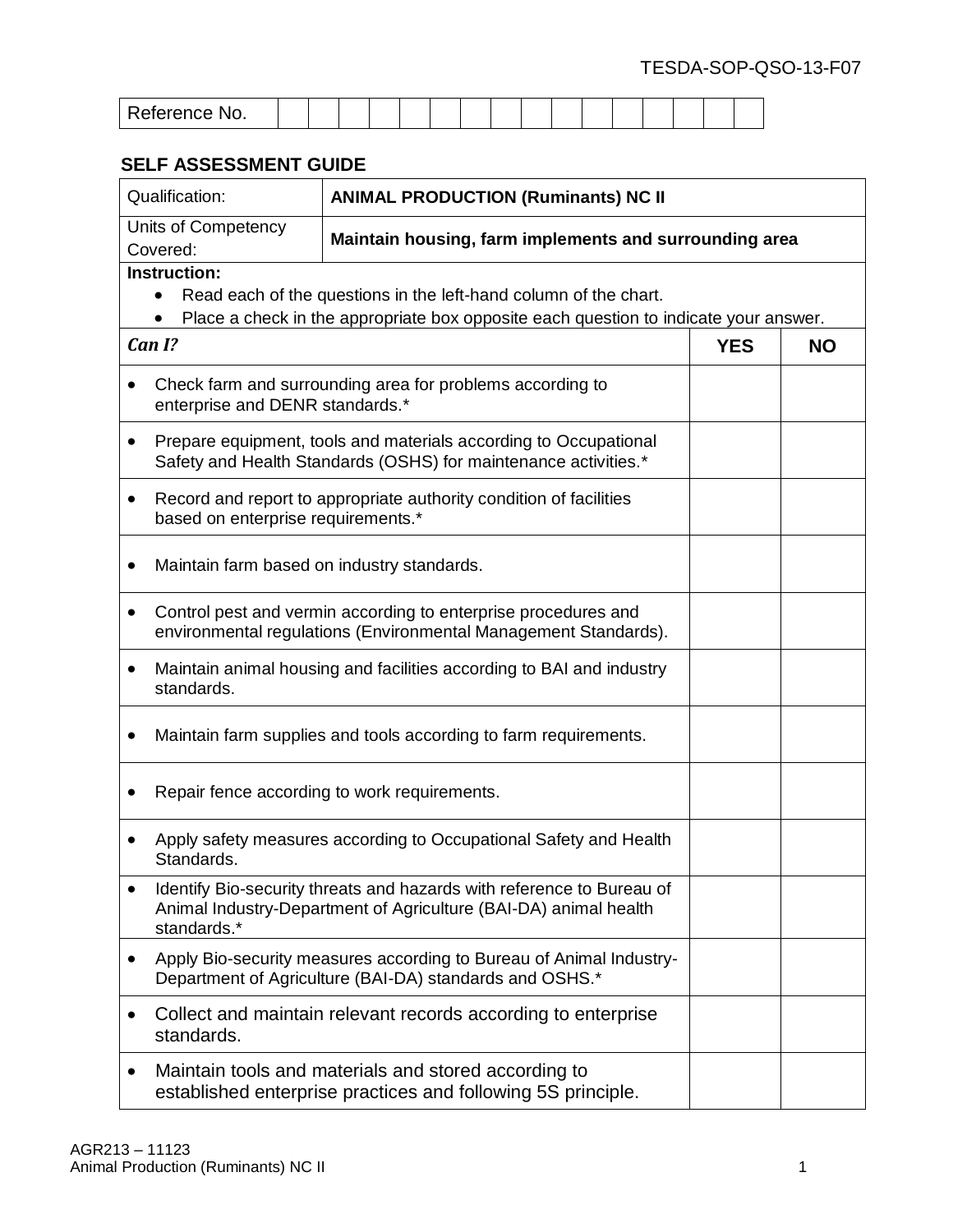|                                                                                                                            | Dispose Farm wastes according to DENR regulations and 3Rs<br>principle.*                                                                                                                                                     |  |       |  |  |  |  |
|----------------------------------------------------------------------------------------------------------------------------|------------------------------------------------------------------------------------------------------------------------------------------------------------------------------------------------------------------------------|--|-------|--|--|--|--|
| Prepare and submit report on work outputs and updates to<br>concerned person or authority according to industry practices. |                                                                                                                                                                                                                              |  |       |  |  |  |  |
|                                                                                                                            | agree to undertake assessment in the knowledge that information gathered will only be used for<br>professional development purposes and can only be accessed by concerned assessment personnel and<br>my manager/supervisor. |  |       |  |  |  |  |
|                                                                                                                            | Candidate's Name & Signature                                                                                                                                                                                                 |  | Date: |  |  |  |  |
|                                                                                                                            |                                                                                                                                                                                                                              |  |       |  |  |  |  |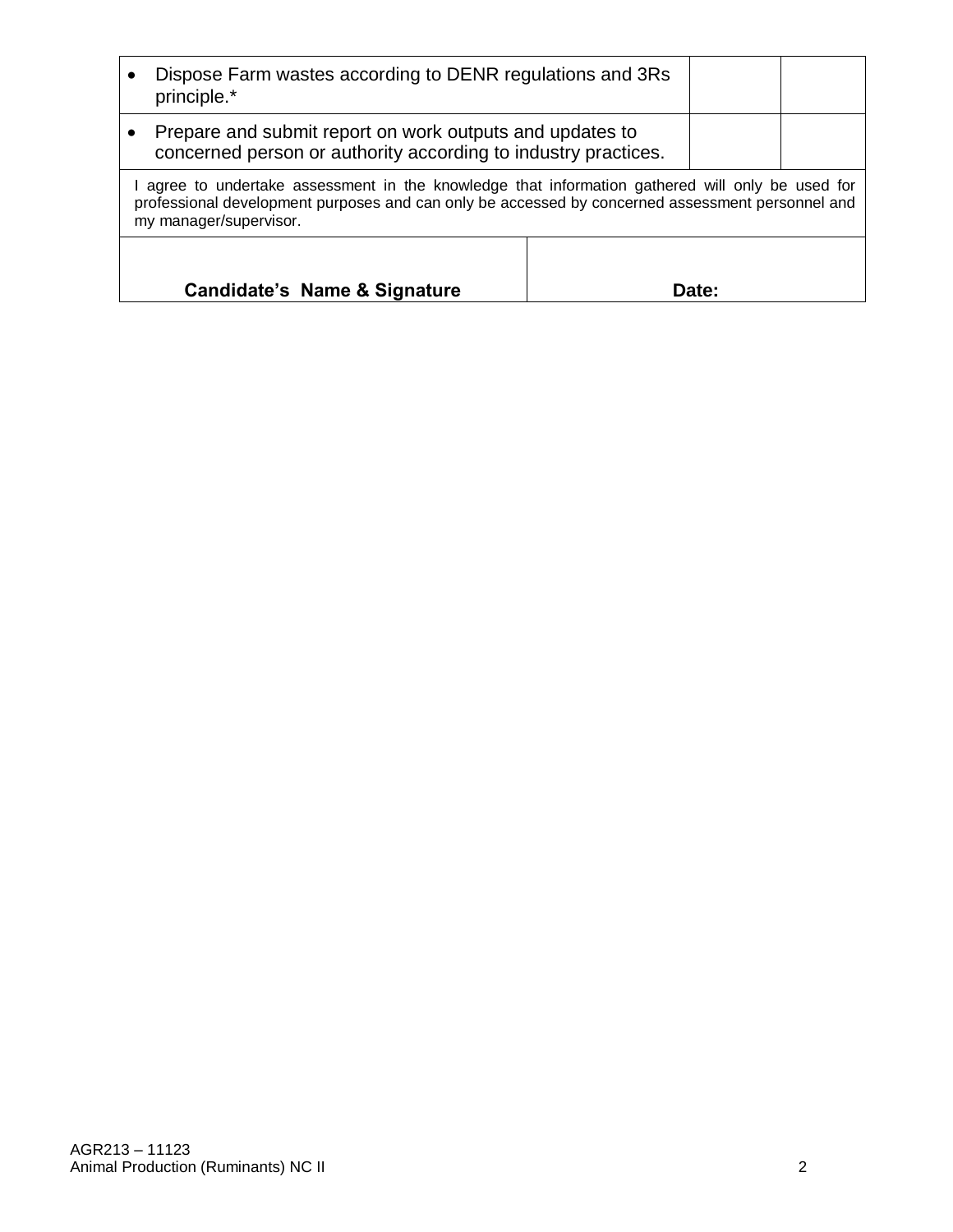| $-1 - 1 - 1 - 1$<br>NO.<br>- • • • • |  |  |  |  |  |  |  |  |
|--------------------------------------|--|--|--|--|--|--|--|--|
|                                      |  |  |  |  |  |  |  |  |

| Qualification:                                                                                  | <b>ANIMAL PRODUCTION (Ruminants) NC II</b>                                                                                                       |            |           |  |  |  |  |  |
|-------------------------------------------------------------------------------------------------|--------------------------------------------------------------------------------------------------------------------------------------------------|------------|-----------|--|--|--|--|--|
| Units of Competency<br>Covered:                                                                 | <b>Provide Forage</b>                                                                                                                            |            |           |  |  |  |  |  |
| <b>Instruction:</b><br>$\bullet$<br>answer.                                                     | Read each of the questions in the left-hand column of the chart.<br>Place a check in the appropriate box opposite each question to indicate your |            |           |  |  |  |  |  |
| Can 1?                                                                                          |                                                                                                                                                  | <b>YES</b> | <b>NO</b> |  |  |  |  |  |
| requirements and plan.*                                                                         | Prepare Tools, materials and equipment according to work                                                                                         |            |           |  |  |  |  |  |
| Clear forage area from unwanted vegetations and debris<br>$\bullet$<br>according to site plan.* |                                                                                                                                                  |            |           |  |  |  |  |  |
| $\bullet$<br>requirements.                                                                      | Prepare land according to site plan and production                                                                                               |            |           |  |  |  |  |  |
|                                                                                                 | Set-up fence in the perimeter following site plan.                                                                                               |            |           |  |  |  |  |  |
| $\bullet$<br>and Safety (OHS) procedures.                                                       | Practice safety measures according to Occupational Health                                                                                        |            |           |  |  |  |  |  |
| $\bullet$<br>production requirements.*                                                          | Determine Forage species planted according to plan and                                                                                           |            |           |  |  |  |  |  |
| ٠                                                                                               | Source-out forage planting materials and collected from<br>recommended sources and other farmers.                                                |            |           |  |  |  |  |  |
| requirements.                                                                                   | Plant Forage species according to plan and production                                                                                            |            |           |  |  |  |  |  |
| Perform task according to OSHS.                                                                 |                                                                                                                                                  |            |           |  |  |  |  |  |
| Practices (GAP).*                                                                               | <b>Employ Pest control measures according to Good Agricultural</b>                                                                               |            |           |  |  |  |  |  |
|                                                                                                 | Apply Fertilizers according to plant requirements.*                                                                                              |            |           |  |  |  |  |  |
| Water Plants according to plant requirements.                                                   |                                                                                                                                                  |            |           |  |  |  |  |  |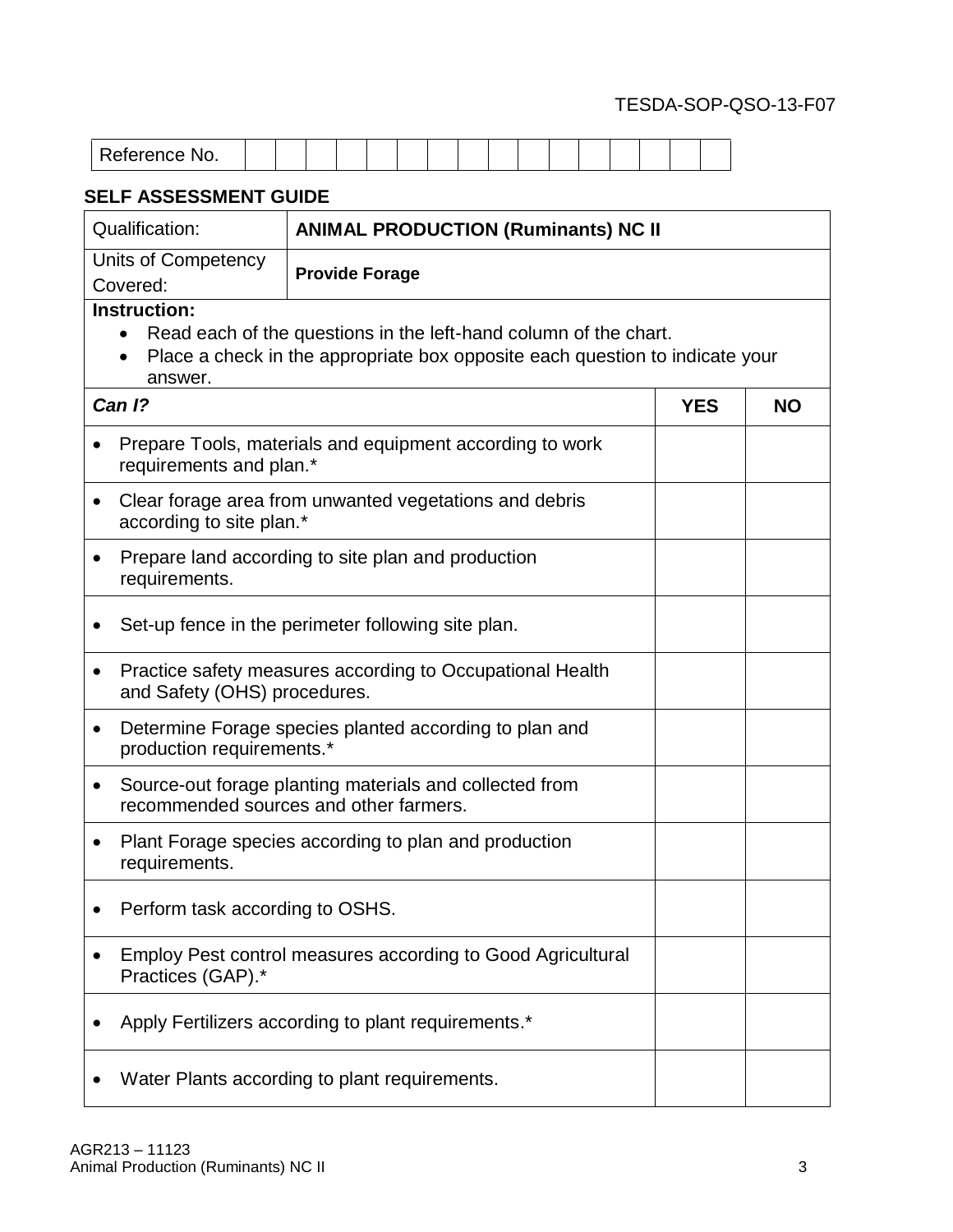| Follow other maintenance practices GAP and plant<br>requirements.*                                                                                                                                                             |  |       |  |  |  |  |  |  |
|--------------------------------------------------------------------------------------------------------------------------------------------------------------------------------------------------------------------------------|--|-------|--|--|--|--|--|--|
| Perform Tasks following GAP and OSHS procedures.                                                                                                                                                                               |  |       |  |  |  |  |  |  |
| Gather Excess forages and other materials for silage following<br>established farm procedures.*                                                                                                                                |  |       |  |  |  |  |  |  |
| Obtain Feed resources from recommended/alternative<br>sources.                                                                                                                                                                 |  |       |  |  |  |  |  |  |
| Harvest Forage species according to schedule and production<br>plan.                                                                                                                                                           |  |       |  |  |  |  |  |  |
| Use Silos according to supply of silage materials.                                                                                                                                                                             |  |       |  |  |  |  |  |  |
| Do Ensiling following standard procedures.*                                                                                                                                                                                    |  |       |  |  |  |  |  |  |
| Mix Commercial silage additives according to enterprise<br>requirements.*                                                                                                                                                      |  |       |  |  |  |  |  |  |
| Store Forage silage following established storage requirements<br>and condition.                                                                                                                                               |  |       |  |  |  |  |  |  |
| Inspect Forage silage for quality check and improvement.*                                                                                                                                                                      |  |       |  |  |  |  |  |  |
| Complete Tasks following OHS procedures and enterprise<br>requirements.                                                                                                                                                        |  |       |  |  |  |  |  |  |
| Clean, Maintain and store Tools and equipment according to<br>established standard practices                                                                                                                                   |  |       |  |  |  |  |  |  |
| Undertake Maintenance of clean and safe area throughout and<br>on completion of work.                                                                                                                                          |  |       |  |  |  |  |  |  |
| Compile Records of silage production for reference and<br>reporting purposes following enterprise procedures and 5S<br>principles.*                                                                                            |  |       |  |  |  |  |  |  |
| Report Work output to concerned person or authority according<br>to industry practices.                                                                                                                                        |  |       |  |  |  |  |  |  |
| I agree to undertake assessment in the knowledge that information gathered will only<br>be used for professional development purposes and can only be accessed by<br>concerned assessment personnel and my manager/supervisor. |  |       |  |  |  |  |  |  |
|                                                                                                                                                                                                                                |  |       |  |  |  |  |  |  |
| <b>Candidate's Name &amp; Signature</b>                                                                                                                                                                                        |  | Date: |  |  |  |  |  |  |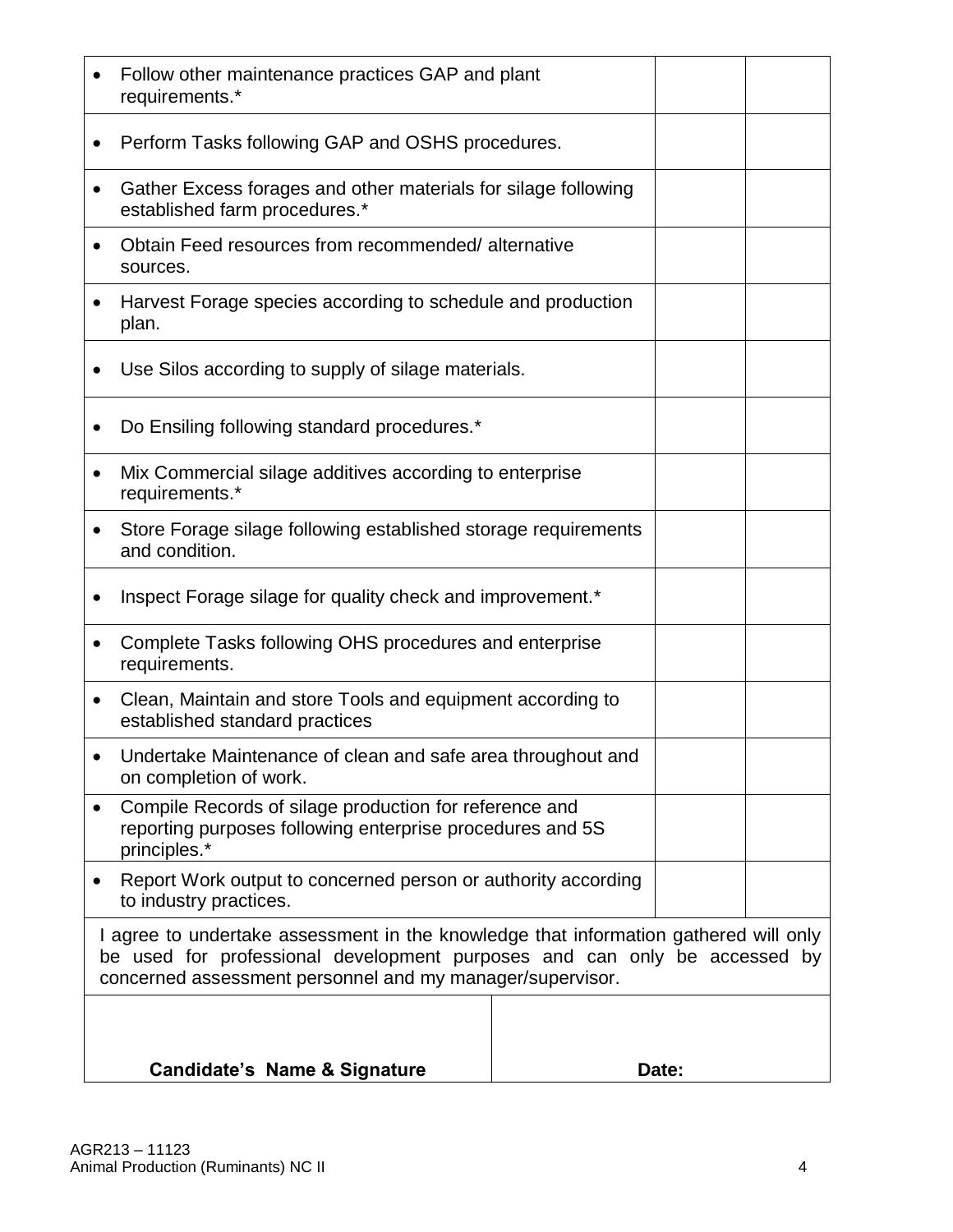| Reference.<br>NO. |  |  |  |  |  |  |  |  |  |  |  |  |  |  |  |  |
|-------------------|--|--|--|--|--|--|--|--|--|--|--|--|--|--|--|--|
|-------------------|--|--|--|--|--|--|--|--|--|--|--|--|--|--|--|--|

| Qualification:                                                                                                                                       | <b>ANIMAL PRODUCTION (Ruminants) NC II</b>                                                                                                       |            |           |  |  |  |  |  |
|------------------------------------------------------------------------------------------------------------------------------------------------------|--------------------------------------------------------------------------------------------------------------------------------------------------|------------|-----------|--|--|--|--|--|
| Units of Competency<br>Covered:                                                                                                                      | <b>Perform breeding of ruminants</b>                                                                                                             |            |           |  |  |  |  |  |
| <b>Instruction:</b><br>answer.                                                                                                                       | Read each of the questions in the left-hand column of the chart.<br>Place a check in the appropriate box opposite each question to indicate your |            |           |  |  |  |  |  |
| Can I?                                                                                                                                               |                                                                                                                                                  | <b>YES</b> | <b>NO</b> |  |  |  |  |  |
| instructions from authority.*                                                                                                                        | Prepare breeds of animals suitable for meat, dairy and mixed-<br>type/dual purpose based on breed standards following                            |            |           |  |  |  |  |  |
| Provide appropriate housing facilities and fed regularly<br>$\bullet$<br>following Good Animal Husbandry Practices (GAHP) and<br>Animal Welfare Act. |                                                                                                                                                  |            |           |  |  |  |  |  |
| Prepare tools, materials and equipment for breeding operations<br>٠<br>following breeding schedule and requirements.*                                |                                                                                                                                                  |            |           |  |  |  |  |  |
|                                                                                                                                                      | Provide breeding program for ruminants in accordance with<br>business objective following Animal Welfare Acts.*                                  |            |           |  |  |  |  |  |
| $\bullet$<br>accordance with set standards.*                                                                                                         | Monitor breeding performance of ruminants following enterprise<br>protocols and unproductive animals are treated and disposed in                 |            |           |  |  |  |  |  |
|                                                                                                                                                      | Practice grazing management based on established pasture.                                                                                        |            |           |  |  |  |  |  |
| ٠                                                                                                                                                    | Offer feed supplements like concentrates, minerals and<br>vitamins according to animal dietary requirements.                                     |            |           |  |  |  |  |  |
| GAHP.                                                                                                                                                | Provide assistance in animal husbandry practices according to                                                                                    |            |           |  |  |  |  |  |
| Cull and dispose unproductive animals according to the set<br>standard.                                                                              |                                                                                                                                                  |            |           |  |  |  |  |  |
| Record and report Sick animals to appropriate authority.                                                                                             |                                                                                                                                                  |            |           |  |  |  |  |  |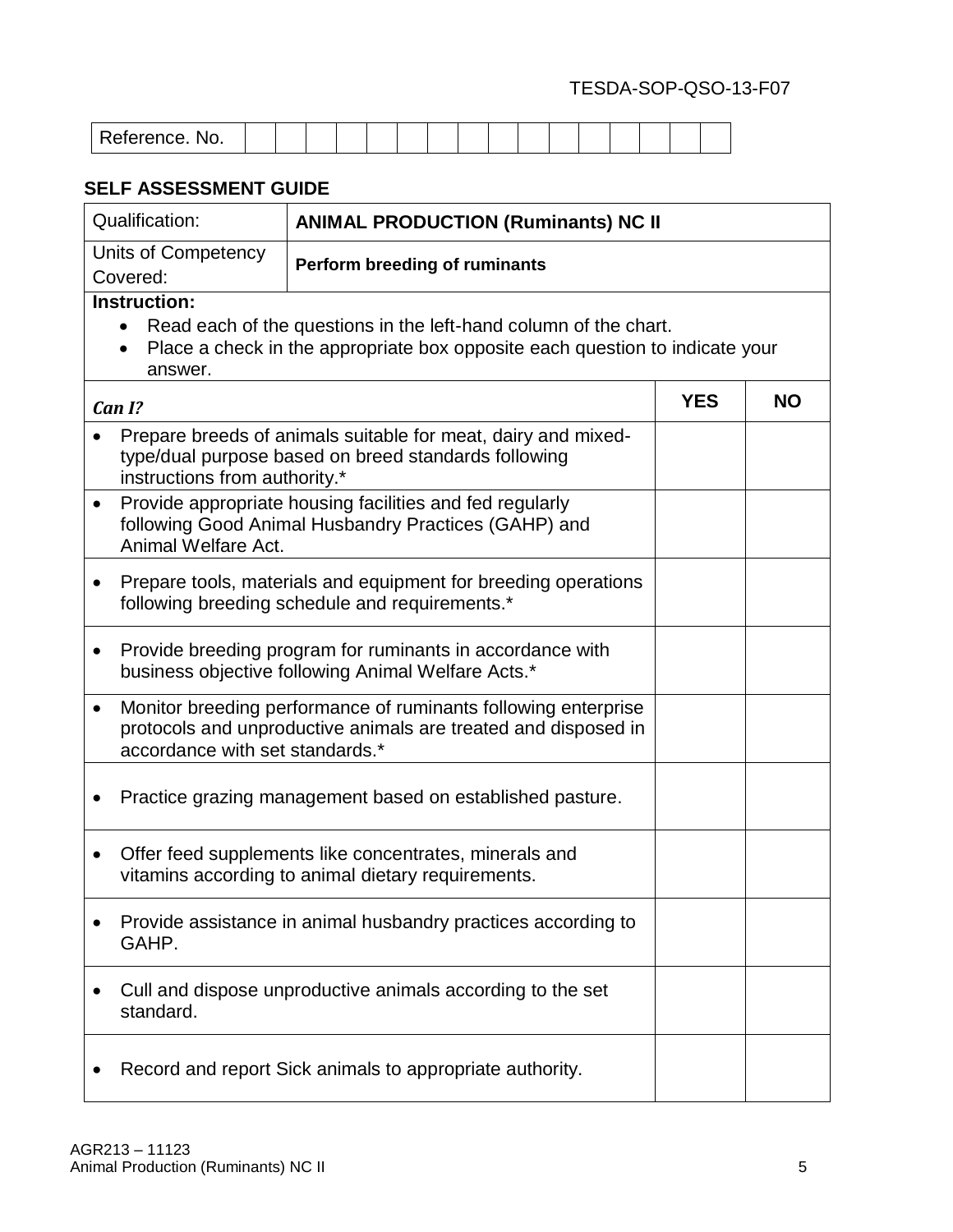| Provide assistance during medication of ruminants in<br>accordance with industry standards and instructions of<br>authority.                                                                                                   |  |       |  |  |  |  |  |
|--------------------------------------------------------------------------------------------------------------------------------------------------------------------------------------------------------------------------------|--|-------|--|--|--|--|--|
| Observe Safety practices according to Occupational Safety and<br>Health Standards (OSHS).                                                                                                                                      |  |       |  |  |  |  |  |
| Prepare and submit report and records to immediate authority<br>following enterprise protocol.*                                                                                                                                |  |       |  |  |  |  |  |
| I agree to undertake assessment in the knowledge that information gathered will only<br>be used for professional development purposes and can only be accessed by<br>concerned assessment personnel and my manager/supervisor. |  |       |  |  |  |  |  |
|                                                                                                                                                                                                                                |  |       |  |  |  |  |  |
| Candidate's Name & Signature                                                                                                                                                                                                   |  | Date: |  |  |  |  |  |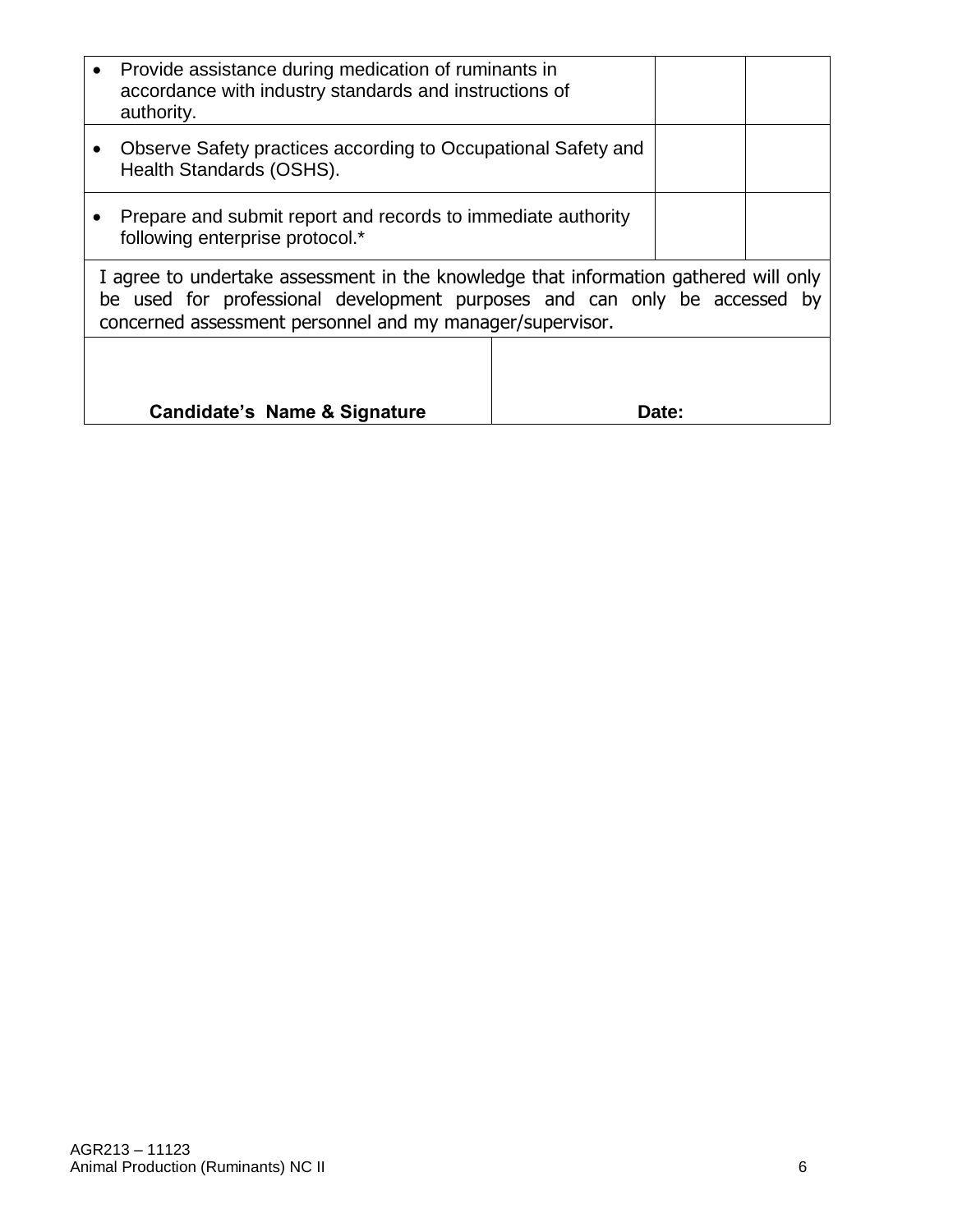| INO.<br>. ייז טו וטע |  |  |  |  |  |  |  |  |
|----------------------|--|--|--|--|--|--|--|--|

| Qualification:                                                                                        | <b>ANIMAL PRODUCTION (Ruminants) NC II</b>                                                                                                       |            |           |  |  |  |  |  |  |
|-------------------------------------------------------------------------------------------------------|--------------------------------------------------------------------------------------------------------------------------------------------------|------------|-----------|--|--|--|--|--|--|
| Units of Competency<br>Covered:                                                                       | <b>Raise Dairy Animals</b>                                                                                                                       |            |           |  |  |  |  |  |  |
| <b>Instruction:</b><br>answer.                                                                        | Read each of the questions in the left-hand column of the chart.<br>Place a check in the appropriate box opposite each question to indicate your |            |           |  |  |  |  |  |  |
| Can I?                                                                                                |                                                                                                                                                  | <b>YES</b> | <b>NO</b> |  |  |  |  |  |  |
| them in maternity pen.                                                                                | Separate pregnant animals from the general herd and kept                                                                                         |            |           |  |  |  |  |  |  |
| Provide balance ration and free choice of drinking water.                                             |                                                                                                                                                  |            |           |  |  |  |  |  |  |
|                                                                                                       | Provide Assistance during calving/kidding according to GAHP.                                                                                     |            |           |  |  |  |  |  |  |
|                                                                                                       | Feed Lactating ruminants according to feeding standards.                                                                                         |            |           |  |  |  |  |  |  |
| $\bullet$                                                                                             | Maintain Lactating ruminants according to ideal body condition<br>score (BCS, 3-4) following production objective.                               |            |           |  |  |  |  |  |  |
| $\bullet$<br>milking and QC procedures.*                                                              | Collect and check Milk for quality based on the standard                                                                                         |            |           |  |  |  |  |  |  |
| $\bullet$<br>hygienic procedures (HACCP).                                                             | Pasteurize and package collected milk following standard                                                                                         |            |           |  |  |  |  |  |  |
| ٠<br>appropriate authority                                                                            | Maintain and submit dairy production record and sales report to                                                                                  |            |           |  |  |  |  |  |  |
| system.*                                                                                              | Rear newly born calf /kid according to developed rearing                                                                                         |            |           |  |  |  |  |  |  |
|                                                                                                       | Prepare Tools and materials according to work requirements.                                                                                      |            |           |  |  |  |  |  |  |
|                                                                                                       | Carry-out colostral, pre-weaning and post-weaning feeding<br>according to prescribed feeding i system.                                           |            |           |  |  |  |  |  |  |
| Identify and separate small and less vigorous calves and kids<br>from others for specialized feeding. |                                                                                                                                                  |            |           |  |  |  |  |  |  |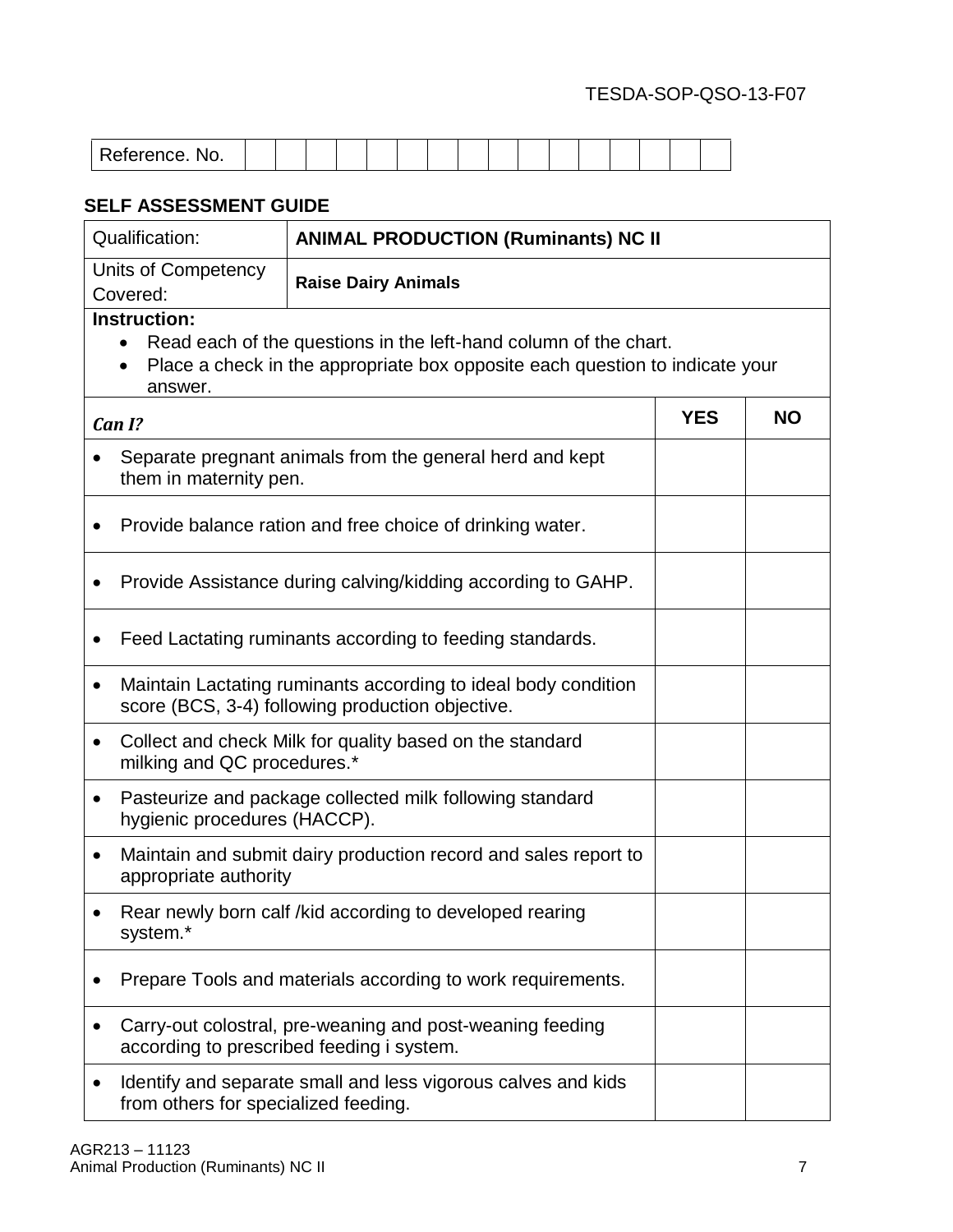|                                                                                                                | <b>Candidate's Name &amp; Signature</b>                                                                                                |  | Date: |  |  |  |  |  |
|----------------------------------------------------------------------------------------------------------------|----------------------------------------------------------------------------------------------------------------------------------------|--|-------|--|--|--|--|--|
|                                                                                                                |                                                                                                                                        |  |       |  |  |  |  |  |
|                                                                                                                | be used for professional development purposes and can only be accessed by<br>concerned assessment personnel and my manager/supervisor. |  |       |  |  |  |  |  |
|                                                                                                                | production.<br>I agree to undertake assessment in the knowledge that information gathered will only                                    |  |       |  |  |  |  |  |
|                                                                                                                | Dispose Wastes following environmental regulations and<br>enterprise procedures such as vermicast and biogas                           |  |       |  |  |  |  |  |
|                                                                                                                | Clean-up area according to enterprise protocol.                                                                                        |  |       |  |  |  |  |  |
|                                                                                                                | Maintain and store Tools and materials according to<br>manufacturer's specification and enterprise protocol.                           |  |       |  |  |  |  |  |
|                                                                                                                | Keep and update Animal and financial records derived from<br>dairy operations according to industry standard.*                         |  |       |  |  |  |  |  |
|                                                                                                                | Male animals not intended for breeding fattened or sold as<br>meat.                                                                    |  |       |  |  |  |  |  |
|                                                                                                                | Select Adult Breeder for dairy-type animals for breeding<br>purposes according to breeds' standard.                                    |  |       |  |  |  |  |  |
|                                                                                                                | Monitor animals regularly through weighing and/or phenotypic<br>evaluation                                                             |  |       |  |  |  |  |  |
| Report Welfare and health abnormalities to the appropriate<br>authority.                                       |                                                                                                                                        |  |       |  |  |  |  |  |
|                                                                                                                | Feed Animals according to prescribed feeding system.                                                                                   |  |       |  |  |  |  |  |
| Place Dairy-breeder- animals-to-be in appropriate housing<br>according to establish farm procedures and GAHP.* |                                                                                                                                        |  |       |  |  |  |  |  |
|                                                                                                                | Welfare and health abnormalities are reported to the<br>appropriate authority                                                          |  |       |  |  |  |  |  |
|                                                                                                                | Monitor regularly Progress and growth development of<br>calves/kids through weighing and/or visual appraisal.                          |  |       |  |  |  |  |  |
|                                                                                                                | Separate Calves and kids as required for routine husbandry or<br>animal health procedures.                                             |  |       |  |  |  |  |  |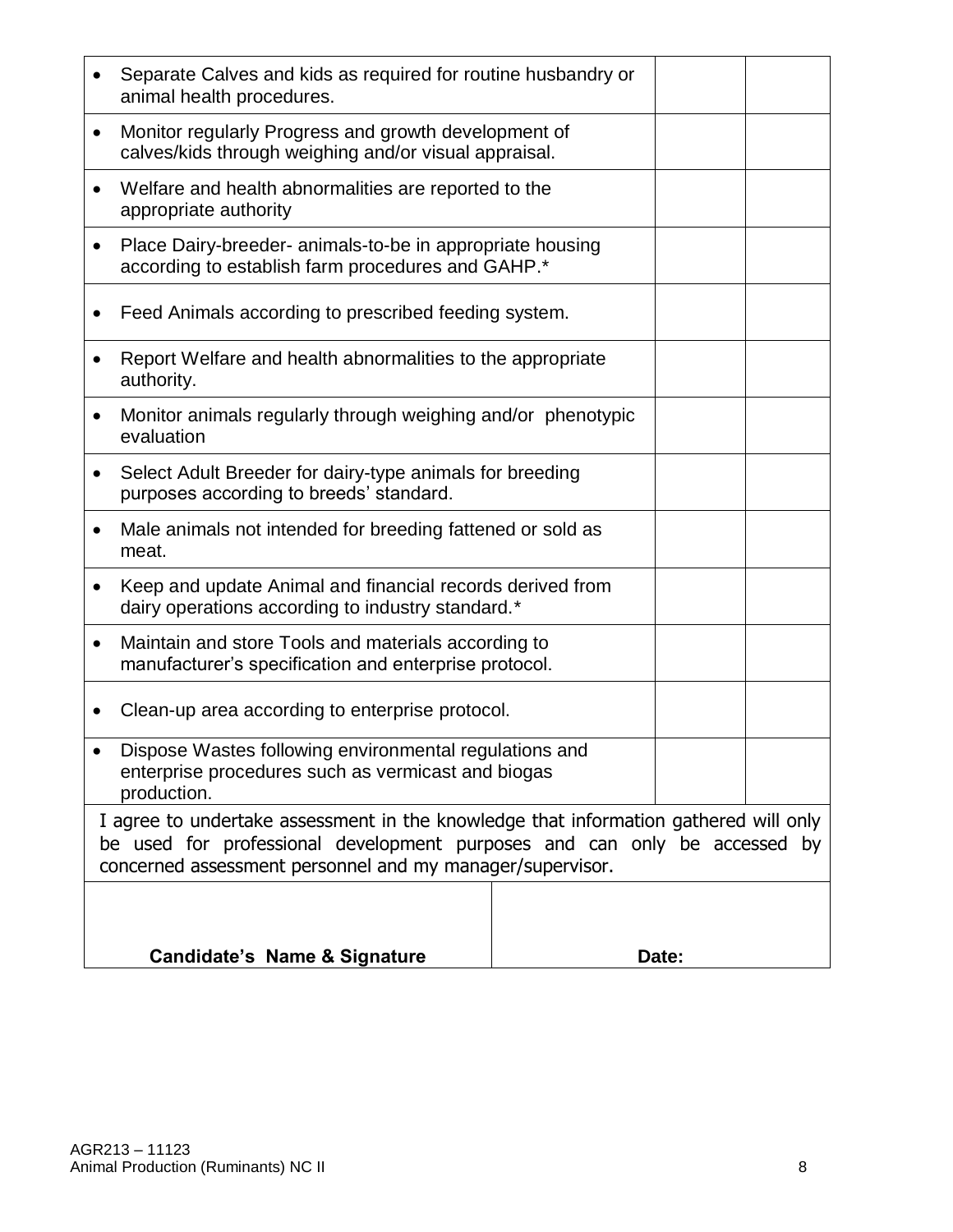| Reference.<br>No. |  |  |  |  |  |  |  |  |  |  |  |  |  |  |  |  |
|-------------------|--|--|--|--|--|--|--|--|--|--|--|--|--|--|--|--|
|-------------------|--|--|--|--|--|--|--|--|--|--|--|--|--|--|--|--|

| Qualification:                                                                                                    | <b>ANIMAL PRODUCTION (Ruminants) NC II</b>                                                                                                       |            |           |  |  |  |
|-------------------------------------------------------------------------------------------------------------------|--------------------------------------------------------------------------------------------------------------------------------------------------|------------|-----------|--|--|--|
| Units of Competency<br>Raise meat-type animals<br>Covered:                                                        |                                                                                                                                                  |            |           |  |  |  |
| <b>Instruction:</b><br>answer.                                                                                    | Read each of the questions in the left-hand column of the chart.<br>Place a check in the appropriate box opposite each question to indicate your |            |           |  |  |  |
| Can I?                                                                                                            |                                                                                                                                                  | <b>YES</b> | <b>NO</b> |  |  |  |
|                                                                                                                   | Provide Assistance in pre-selection process of meat-type<br>animals following instructions of authority.                                         |            |           |  |  |  |
| ٠                                                                                                                 | Provide appropriate housing meat for type animals.                                                                                               |            |           |  |  |  |
| Determine the management system to be practiced whether<br>٠<br>complete/semi-confinement or under grazing.       |                                                                                                                                                  |            |           |  |  |  |
| Determine feed resources or carrying capacity based on<br>$\bullet$<br>availability, quantity and quality.        |                                                                                                                                                  |            |           |  |  |  |
| $\bullet$                                                                                                         | Formulate and provide Basal rations for meat-type animals at<br>various fattening periods for intensive system of management.*                   |            |           |  |  |  |
| Practice rotational grazing for grazing system of management<br>$\bullet$<br>based on established pasture         |                                                                                                                                                  |            |           |  |  |  |
| Offer Feed supplements like concentrates, minerals and<br>$\bullet$<br>vitamins according to animal requirements. |                                                                                                                                                  |            |           |  |  |  |
| ٠<br>market weight.                                                                                               | Fatten the animal for 4-6 months according to target ADG and                                                                                     |            |           |  |  |  |
| GAHP.*                                                                                                            | Provide Assistance in animal husbandry practices according to                                                                                    |            |           |  |  |  |
| Cull and dispose Unproductive animals according to the set<br>standard.*                                          |                                                                                                                                                  |            |           |  |  |  |
|                                                                                                                   | Record and report Sick animals to appropriate authority.                                                                                         |            |           |  |  |  |
| $\bullet$<br>and instructions of authority.                                                                       | Provide Assistance during immunization, deworming and<br>medication of ruminants in accordance with industry standards                           |            |           |  |  |  |